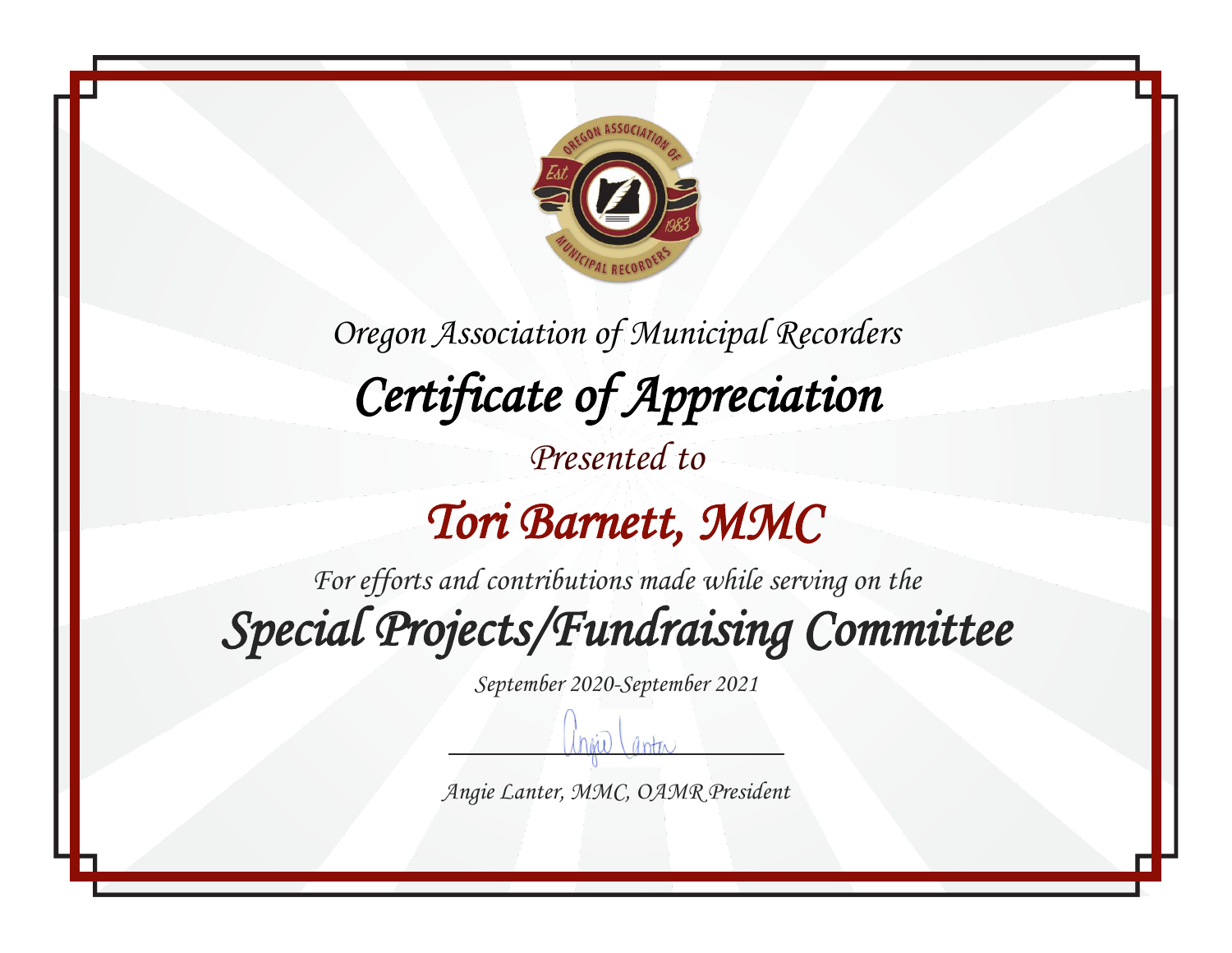

## *Stephanie Borst, CMC*

*For efforts and contributions made while serving on the Special Projects/Fundraising Committee* 

*September 2020-September 2021*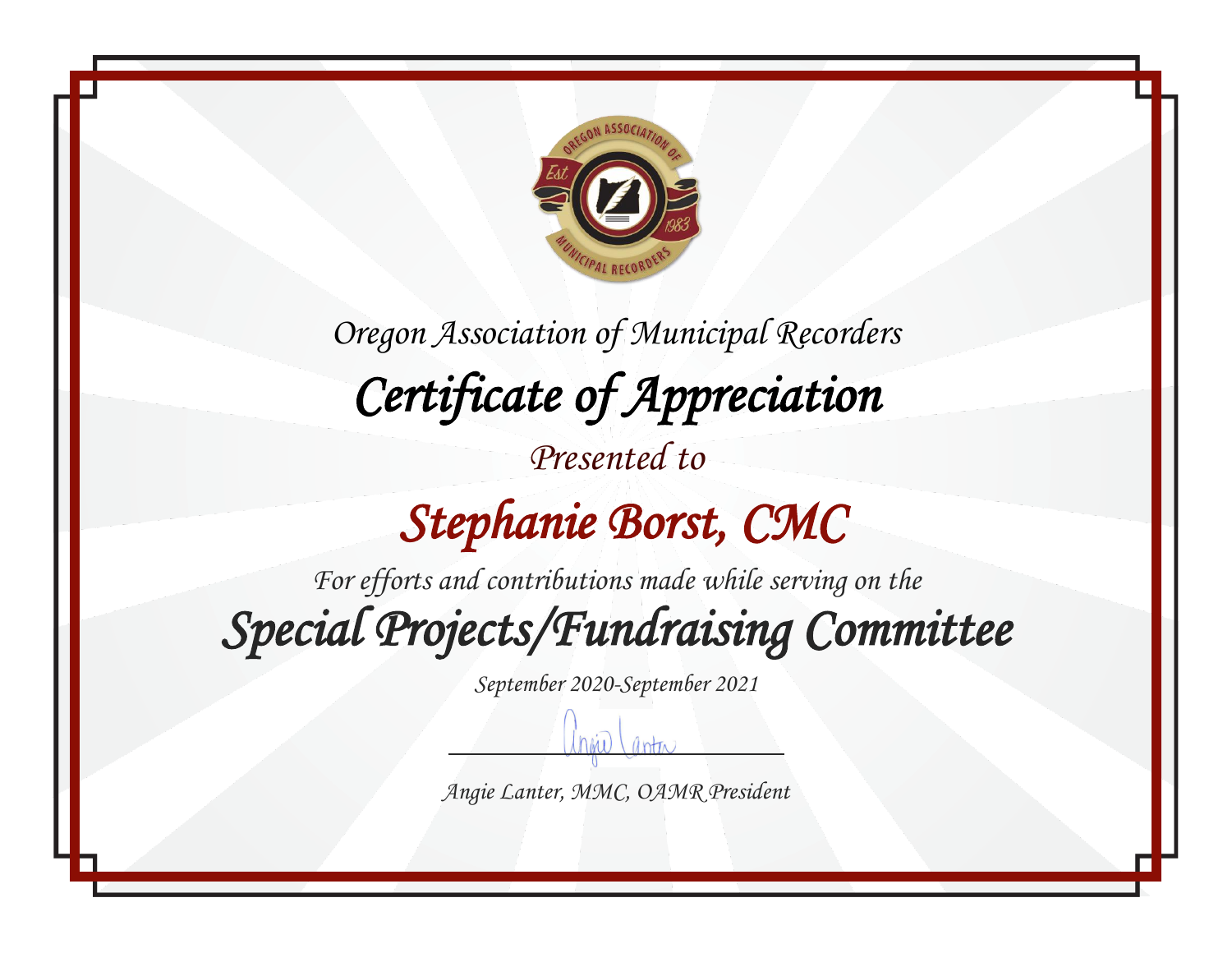

# *Stacie Cook, MMC*

*For efforts and contributions made while serving on the Special Projects/Fundraising Committee* 

*September 2020-September 2021*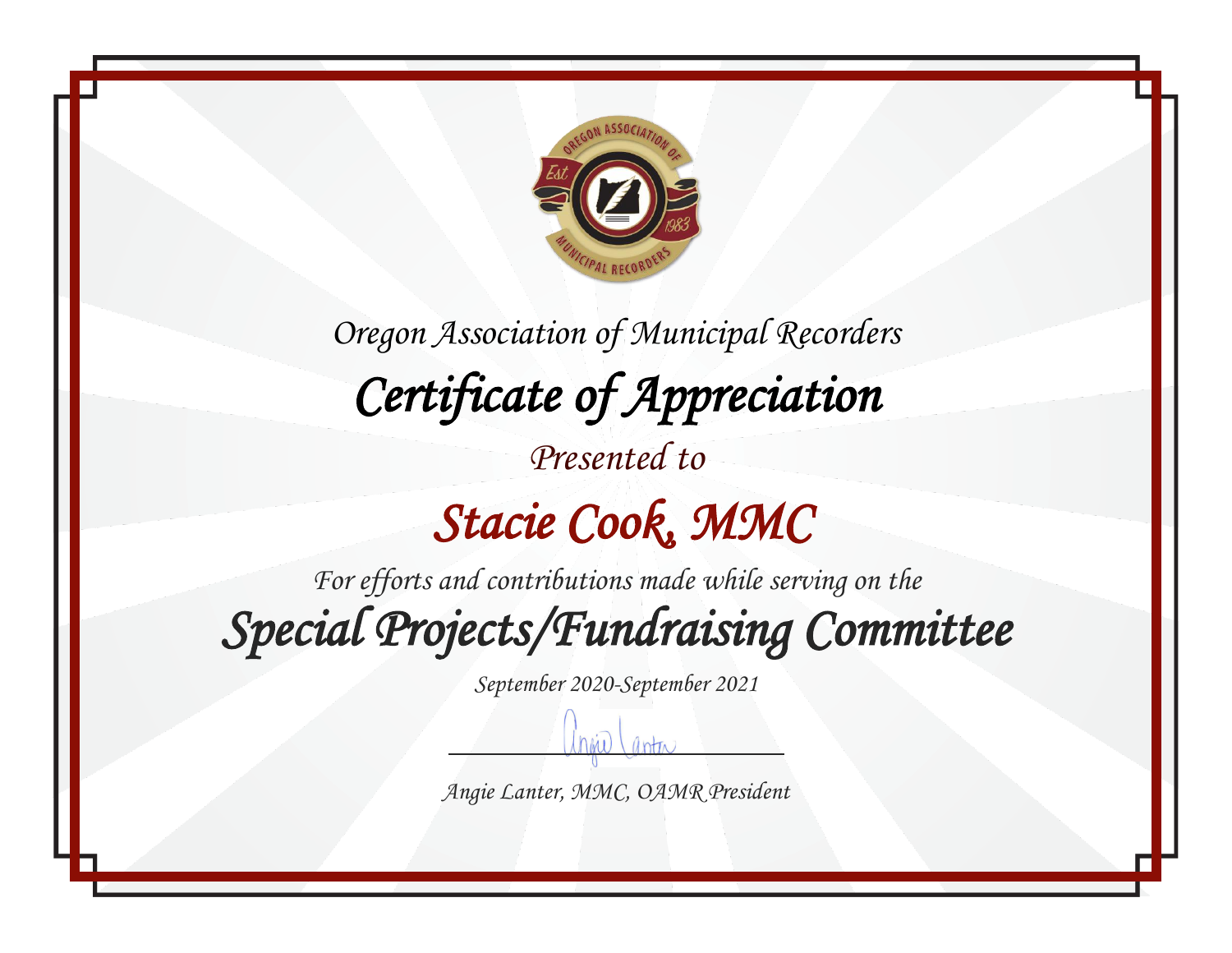

## *Tracy Davis, MMC*

*For efforts and contributions made while serving on the Special Projects/Fundraising Committee* 

*September 2020-September 2021*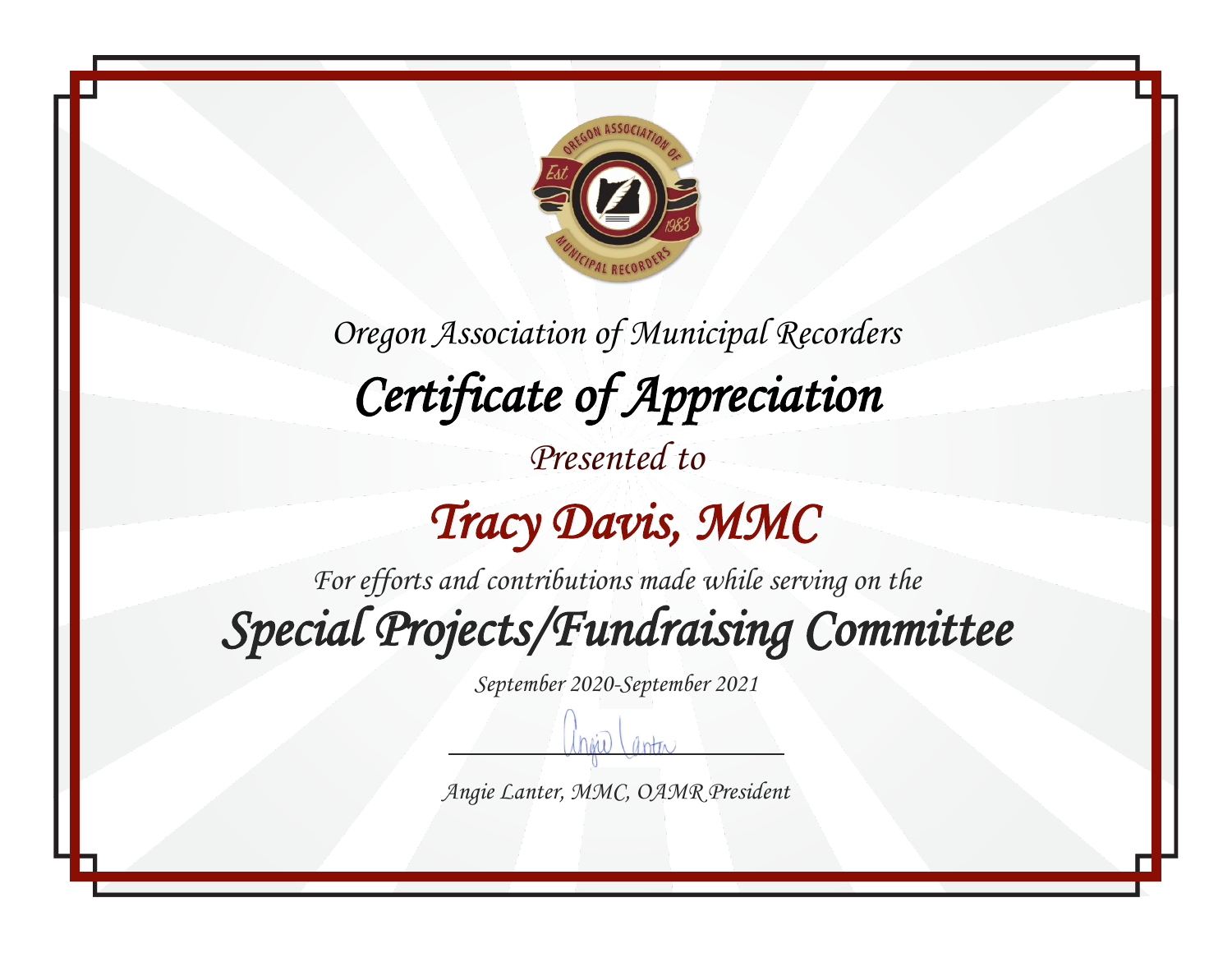

 *Sammy Egbert* 

*For efforts and contributions made while serving on the*

*Special Projects/Fundraising Committee* 

*September 2020-September 2021*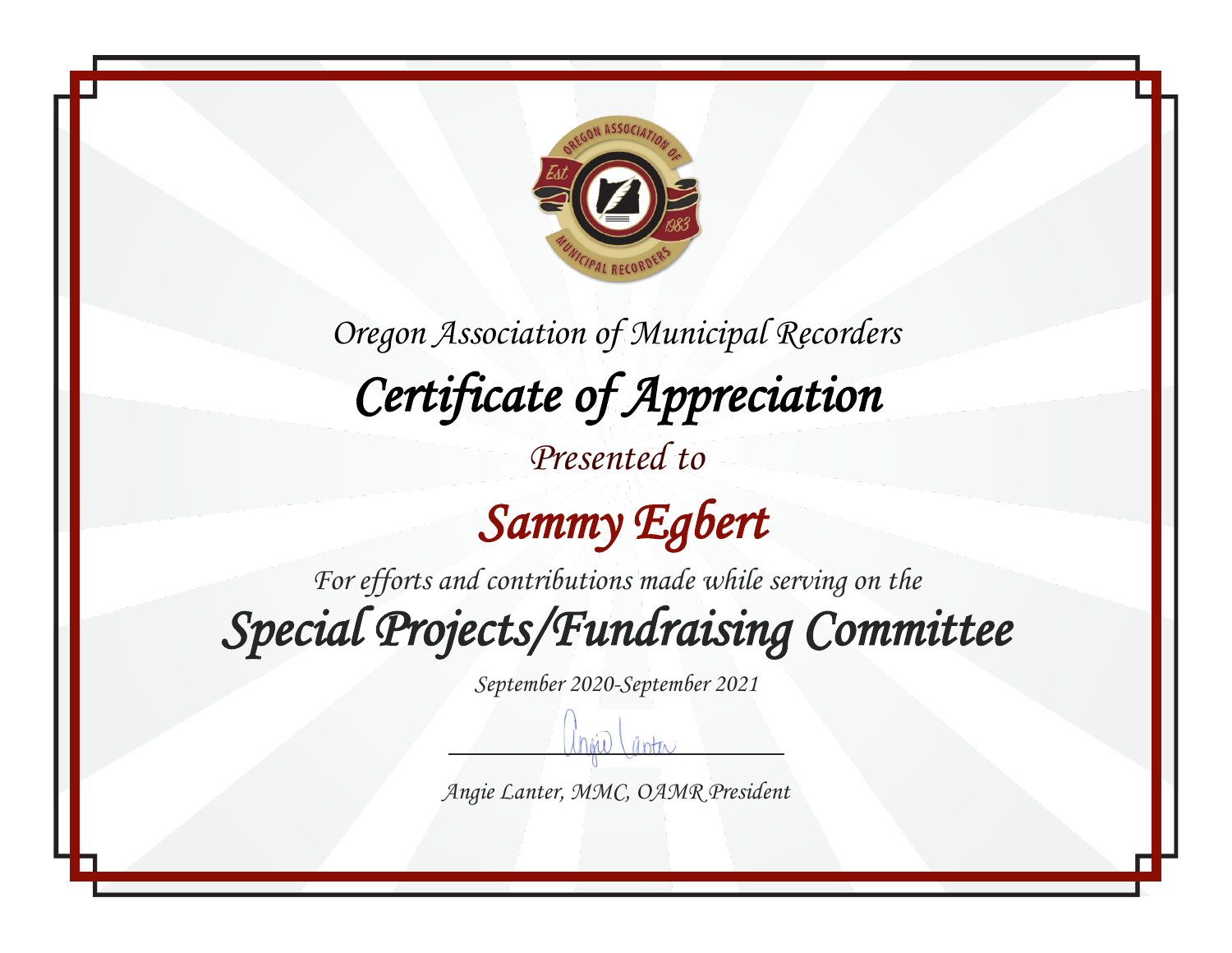

*Oregon Association of Municipal Recorders Certificate of Appreciation Presented to Michele Eldridge, CMC* 

*For efforts and contributions made while serving on the Special Projects/Fundraising Committee* 

*September 2020-September 2021*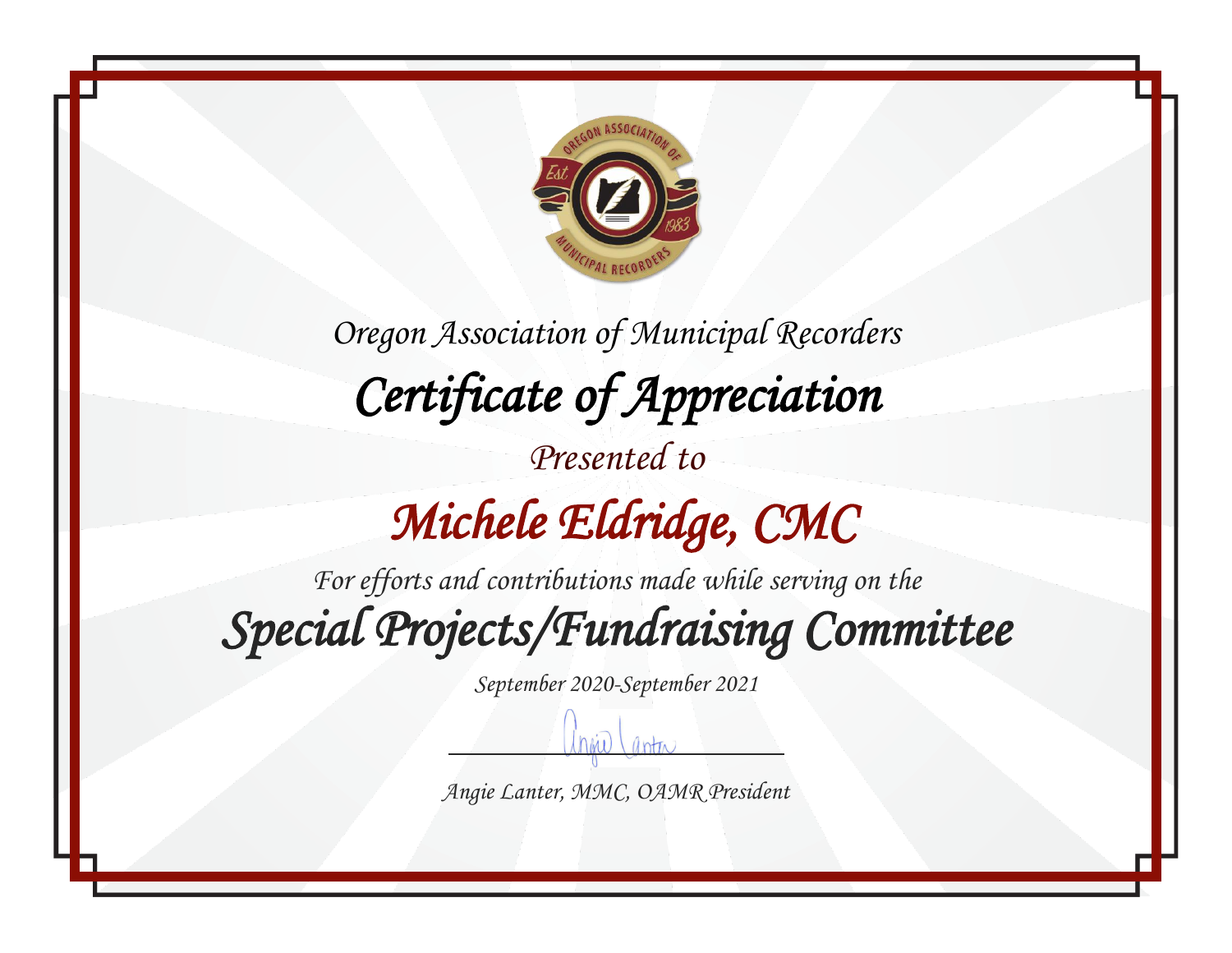

*For efforts and contributions made while serving on the*

*Special Projects/Fundraising Committee* 

*September 2020-September 2021*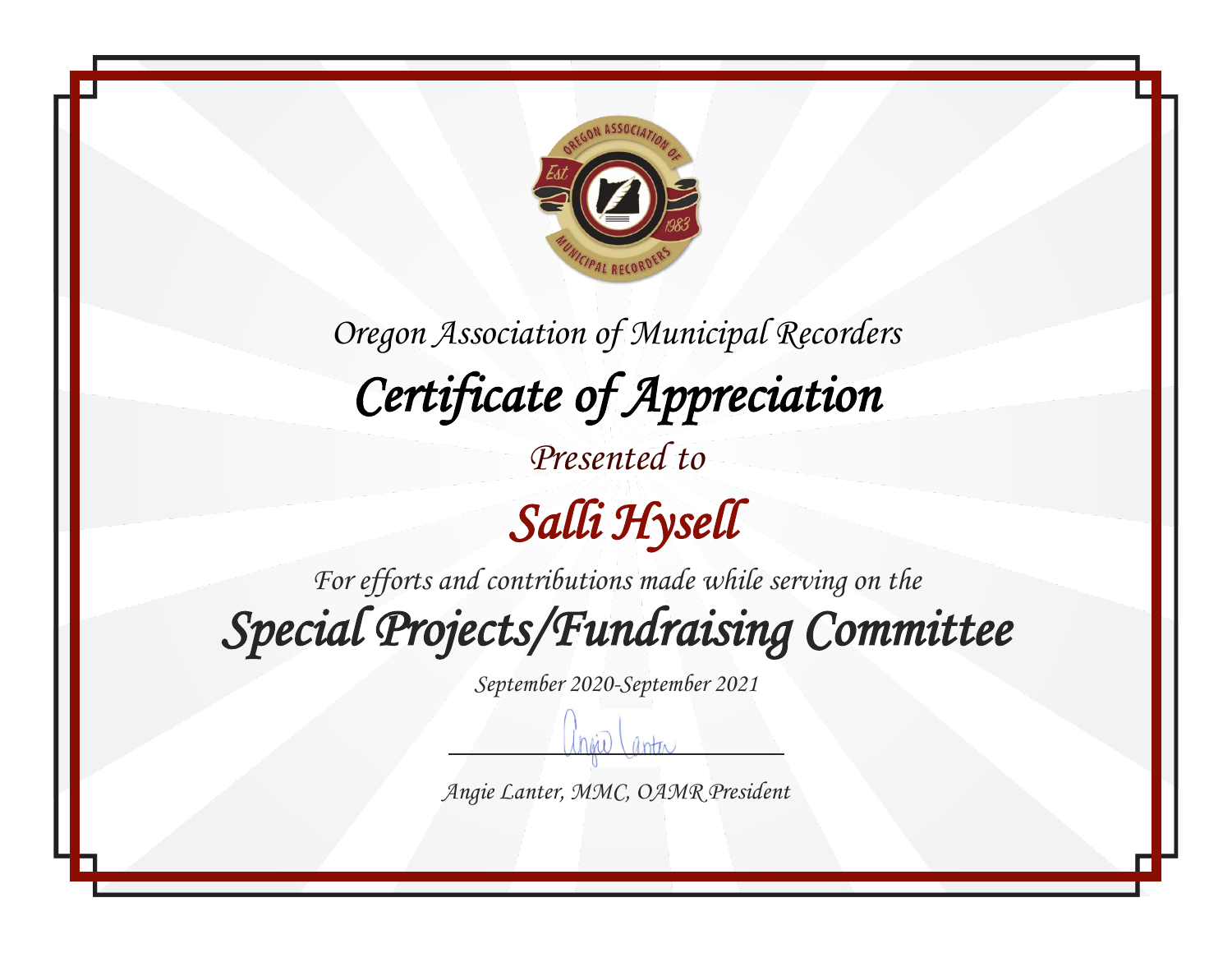

## *Karin Johnson, MMC*

*For efforts and contributions made while serving on the Special Projects/Fundraising Committee* 

*September 2020-September 2021*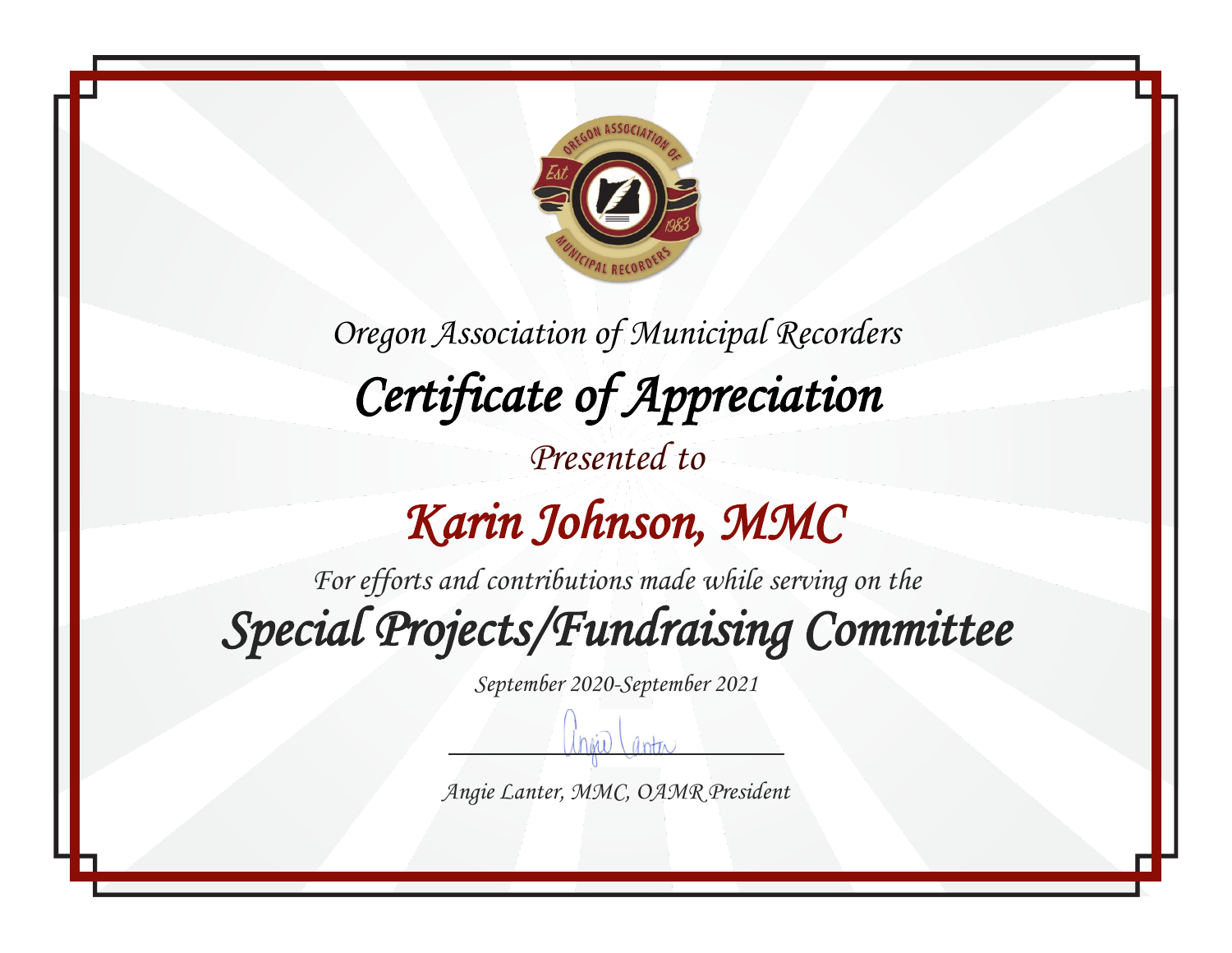

*For efforts and contributions made while serving on the Special Projects/Fundraising Committee* 

*September 2020-September 2021*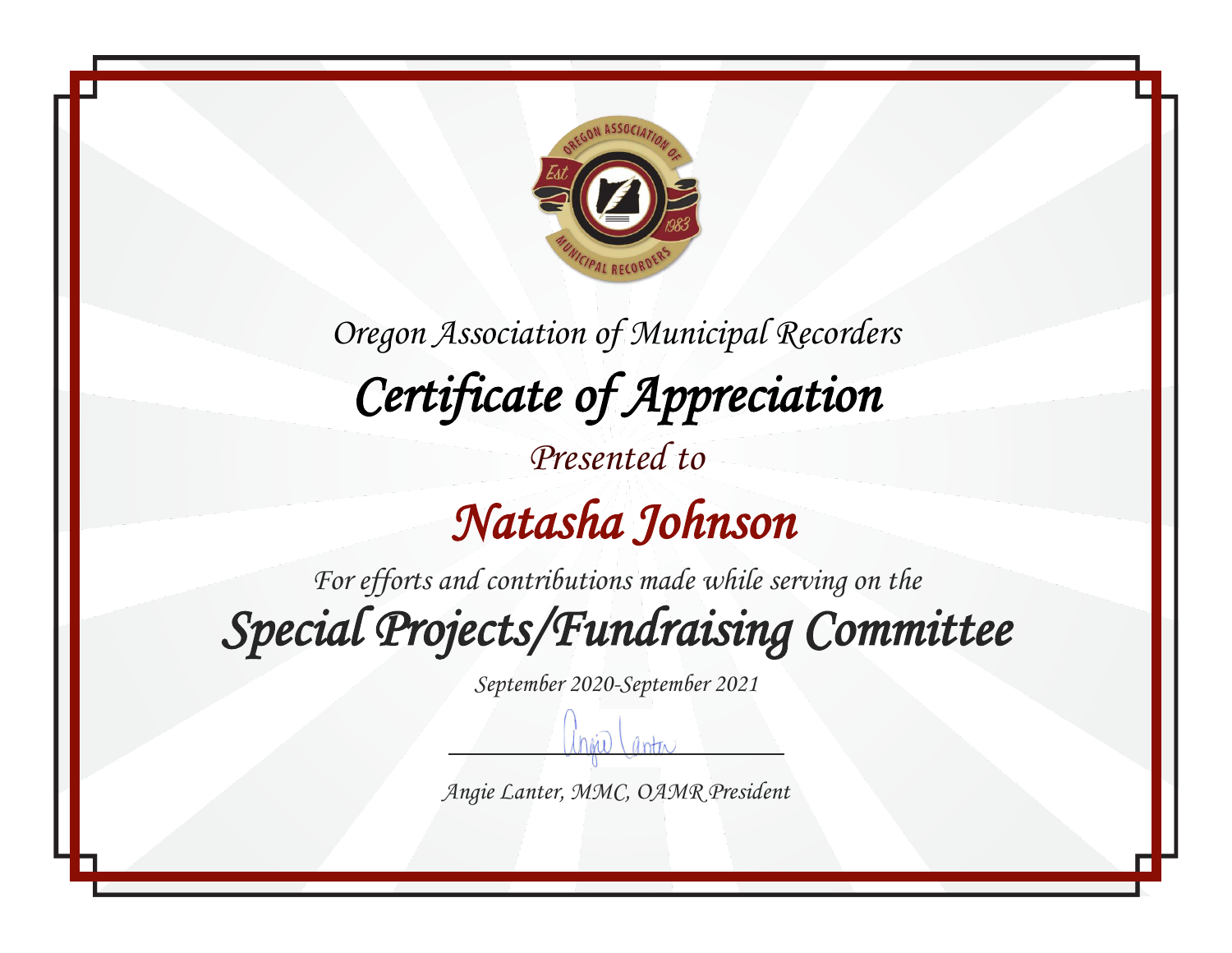

*Presented to*

## *Angie Lanter, MMC*

*For efforts and contributions made while serving on the Special Projects/Fundraising Committee* 

*September 2020-September 2021*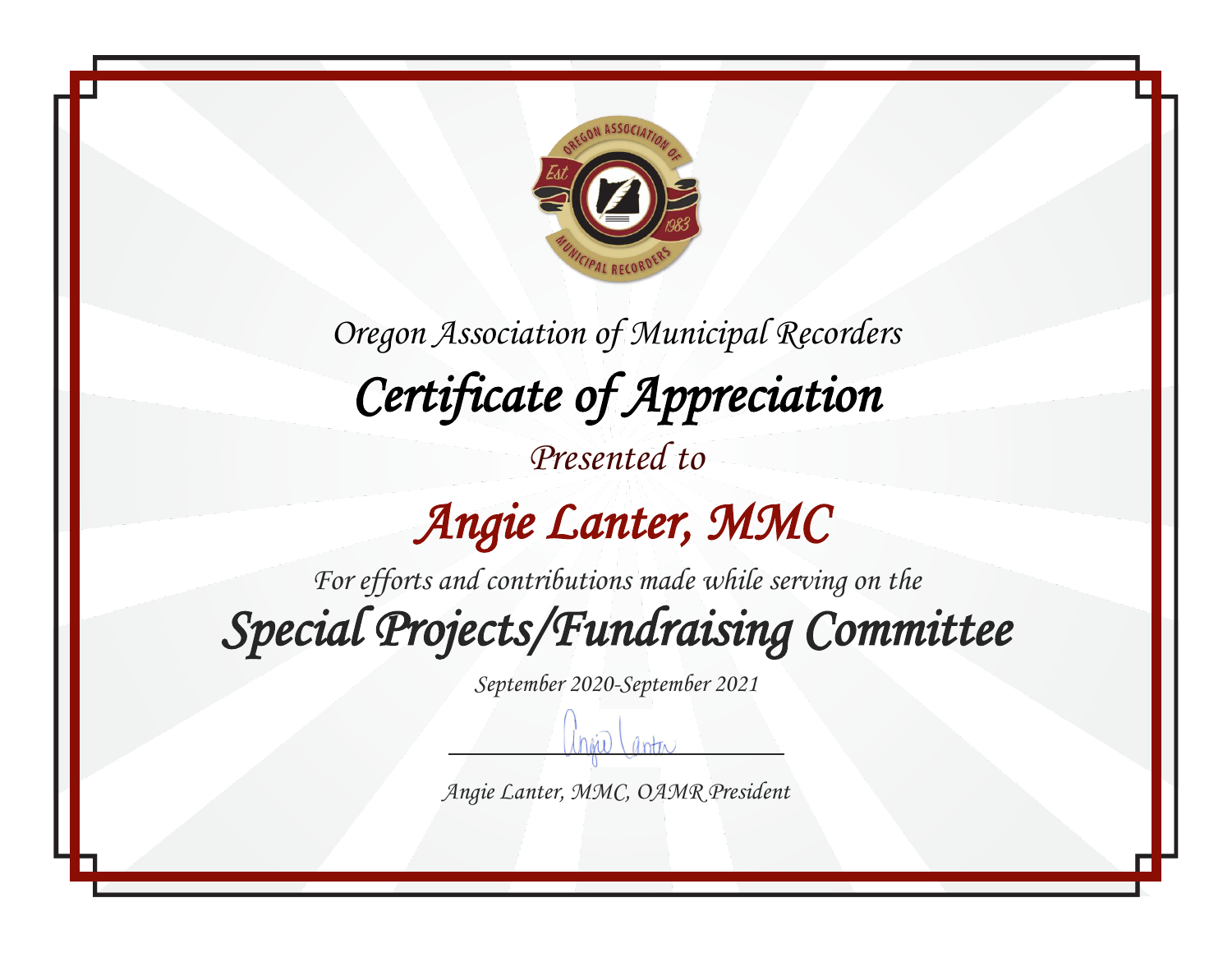

 *Lori Lesmeister* 

*For efforts and contributions made while serving on the Special Projects/Fundraising Committee* 

*September 2020-September 2021*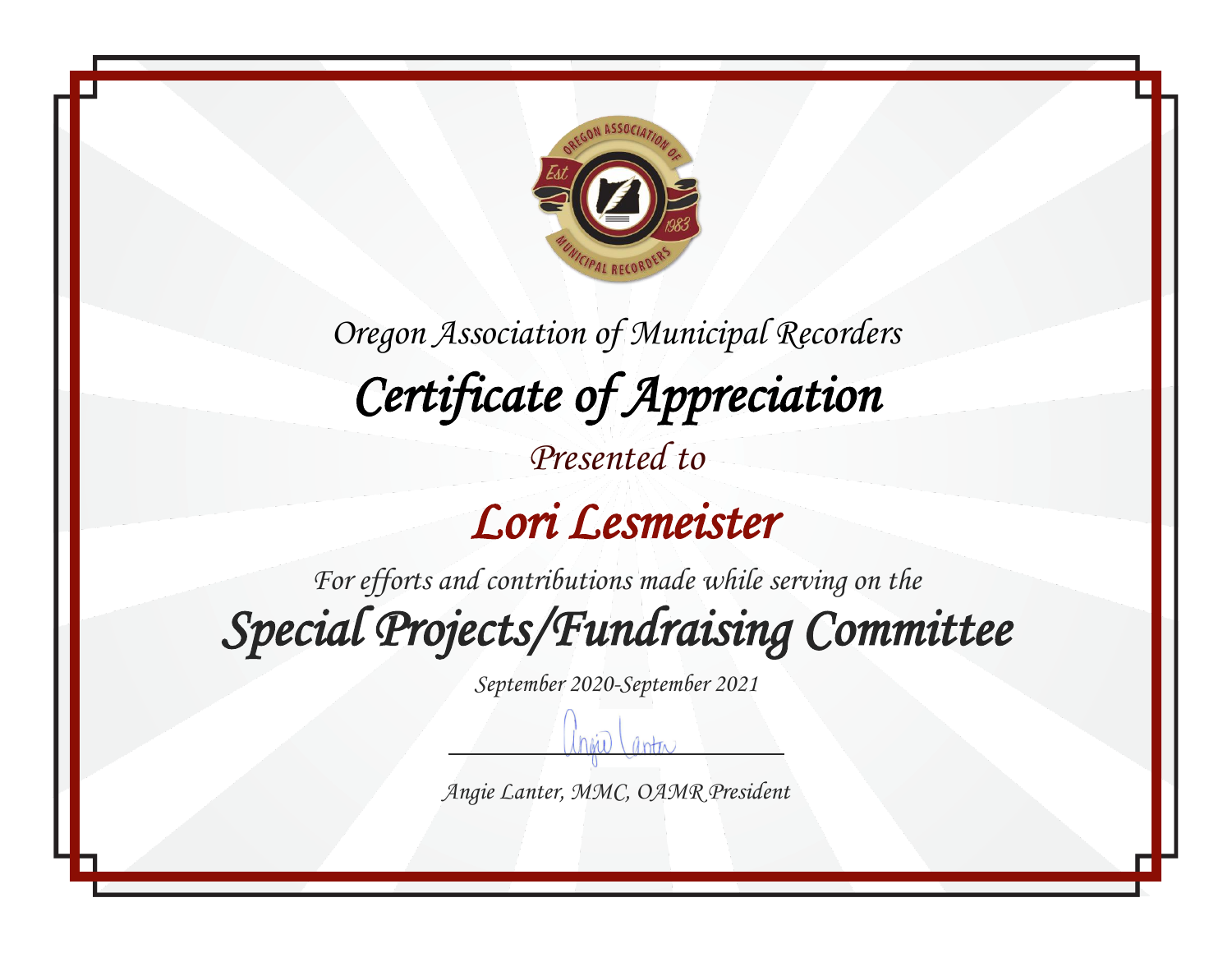

# *Melanie Masterfield*

*For efforts and contributions made while serving on the Special Projects/Fundraising Committee* 

*September 2020-September 2021*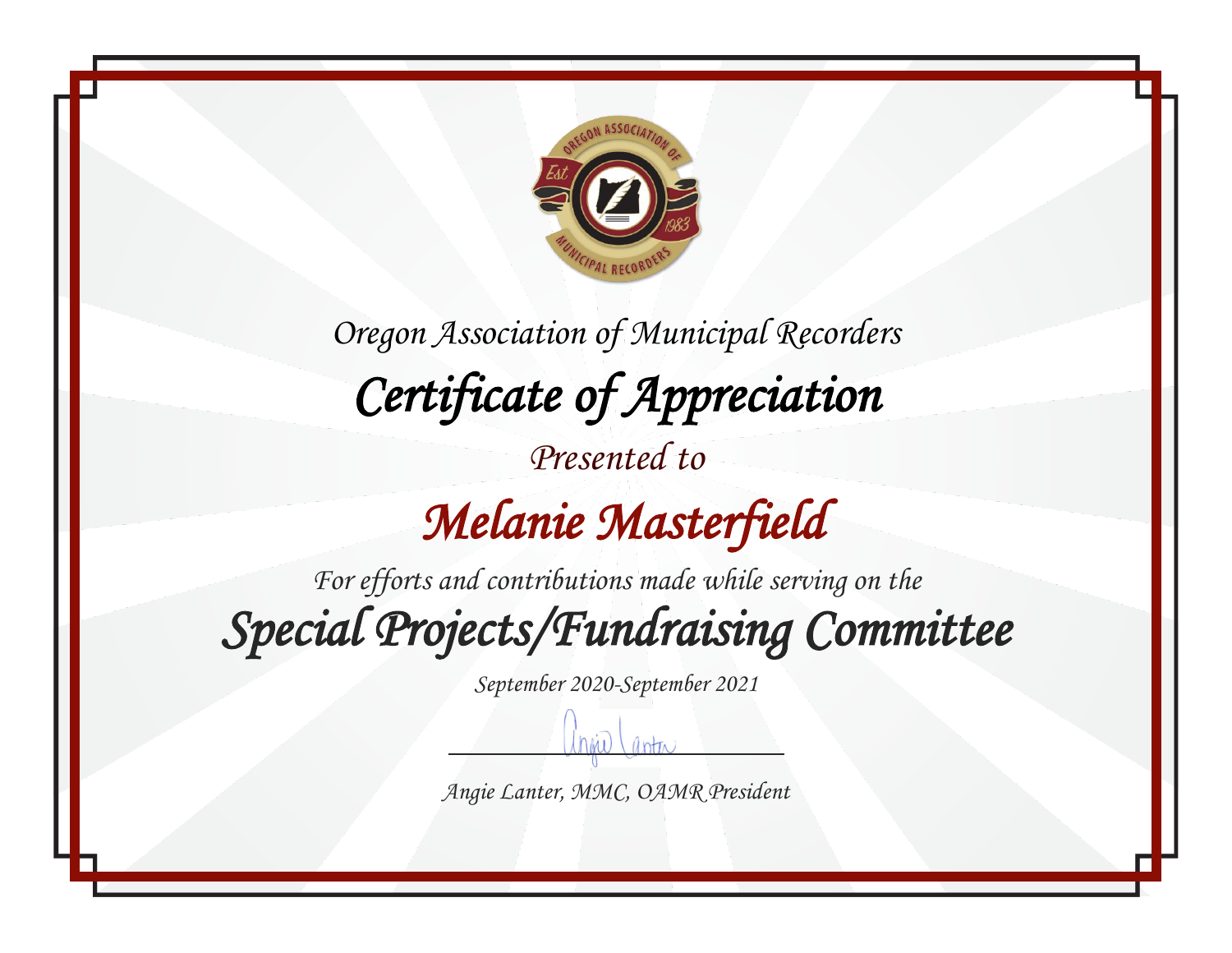

### *Nicole Morris, MMC*

*For efforts and contributions made while serving on the Special Projects/Fundraising Committee* 

*September 2020-September 2021*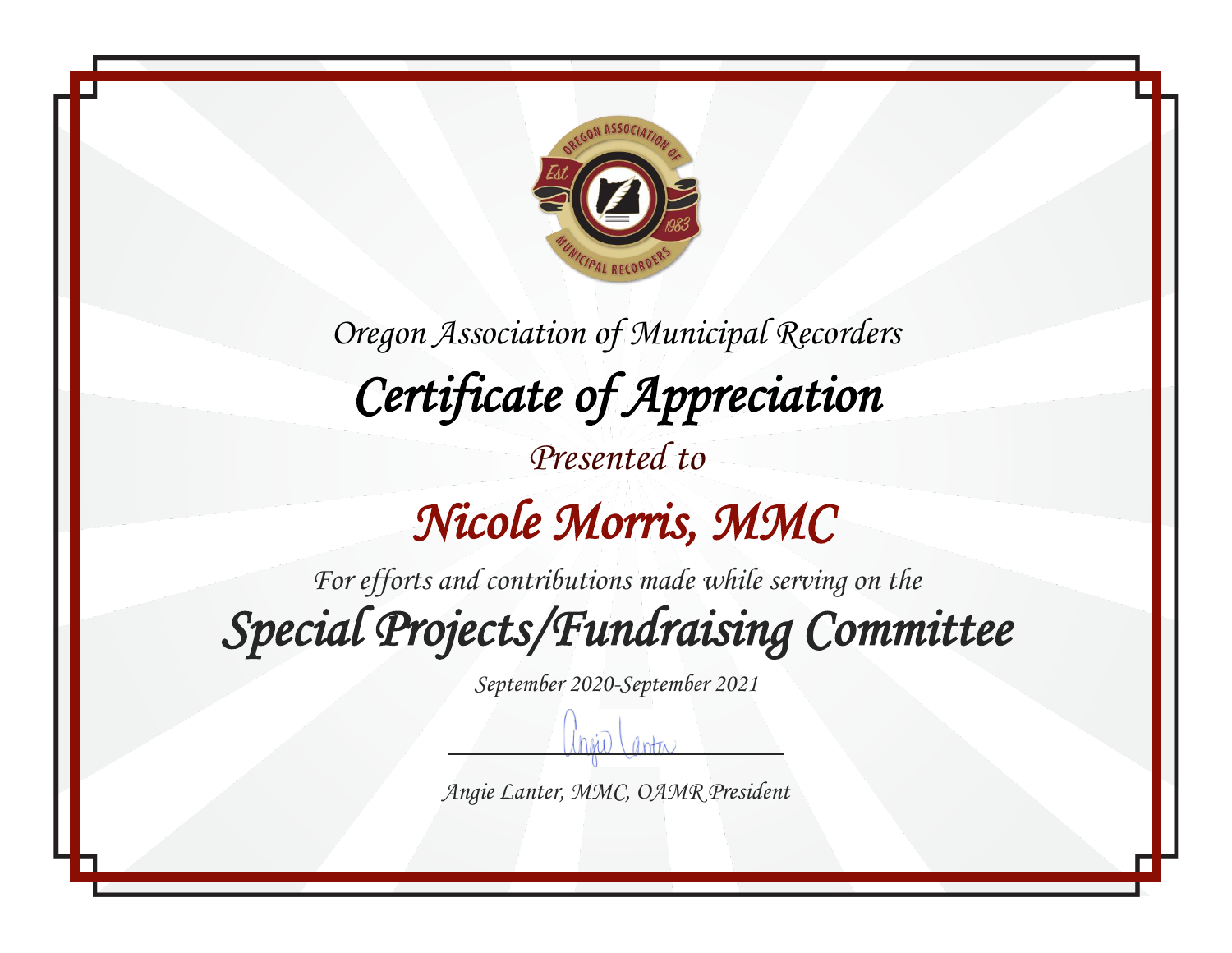

# *Cathy Nelson, CMC*

*For efforts and contributions made while serving on the Special Projects/Fundraising Committee* 

*September 2020-September 2021*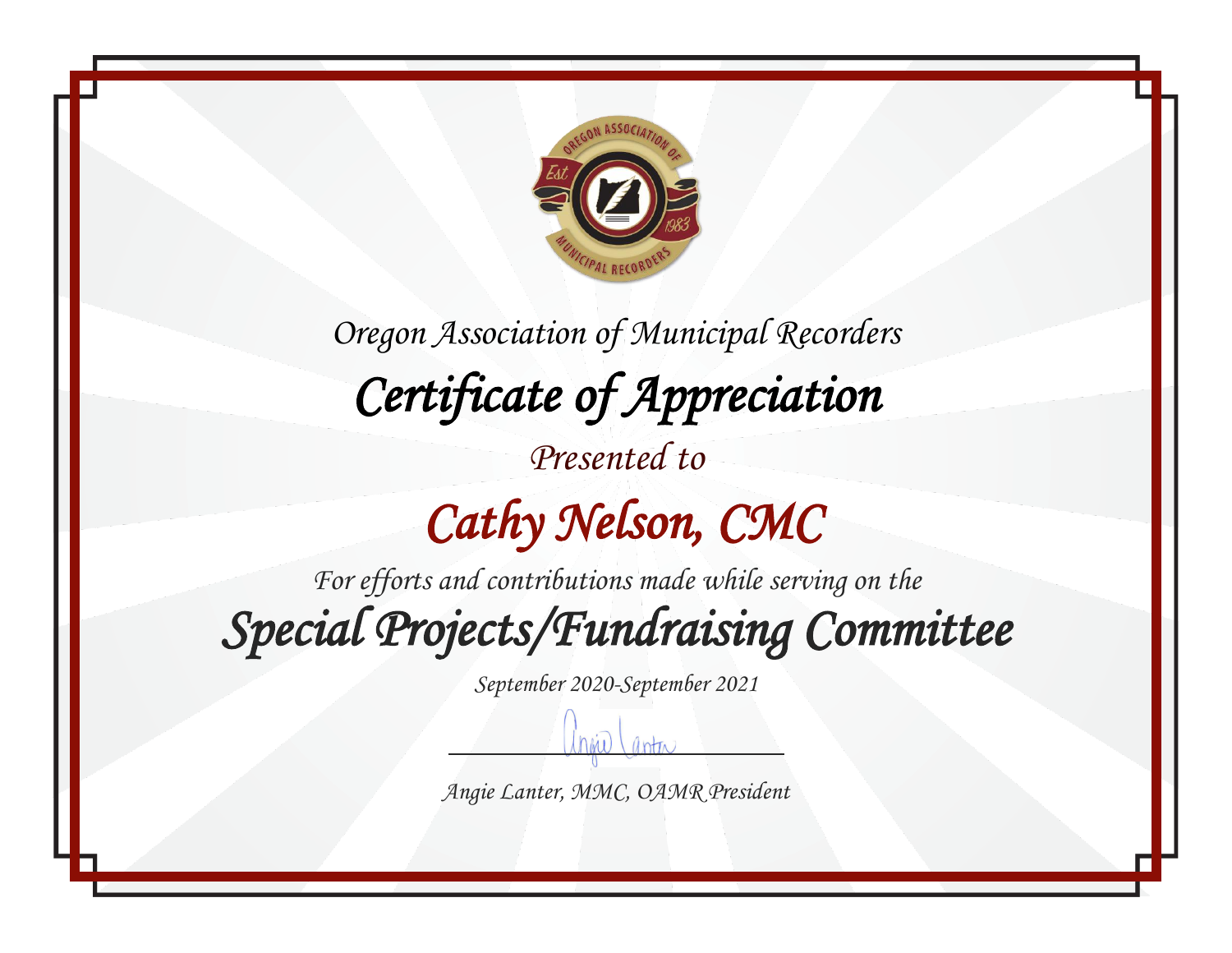

### *Ruth Post, MMC*

*For efforts and contributions made while serving on the Special Projects/Fundraising Committee* 

*September 2020-September 2021*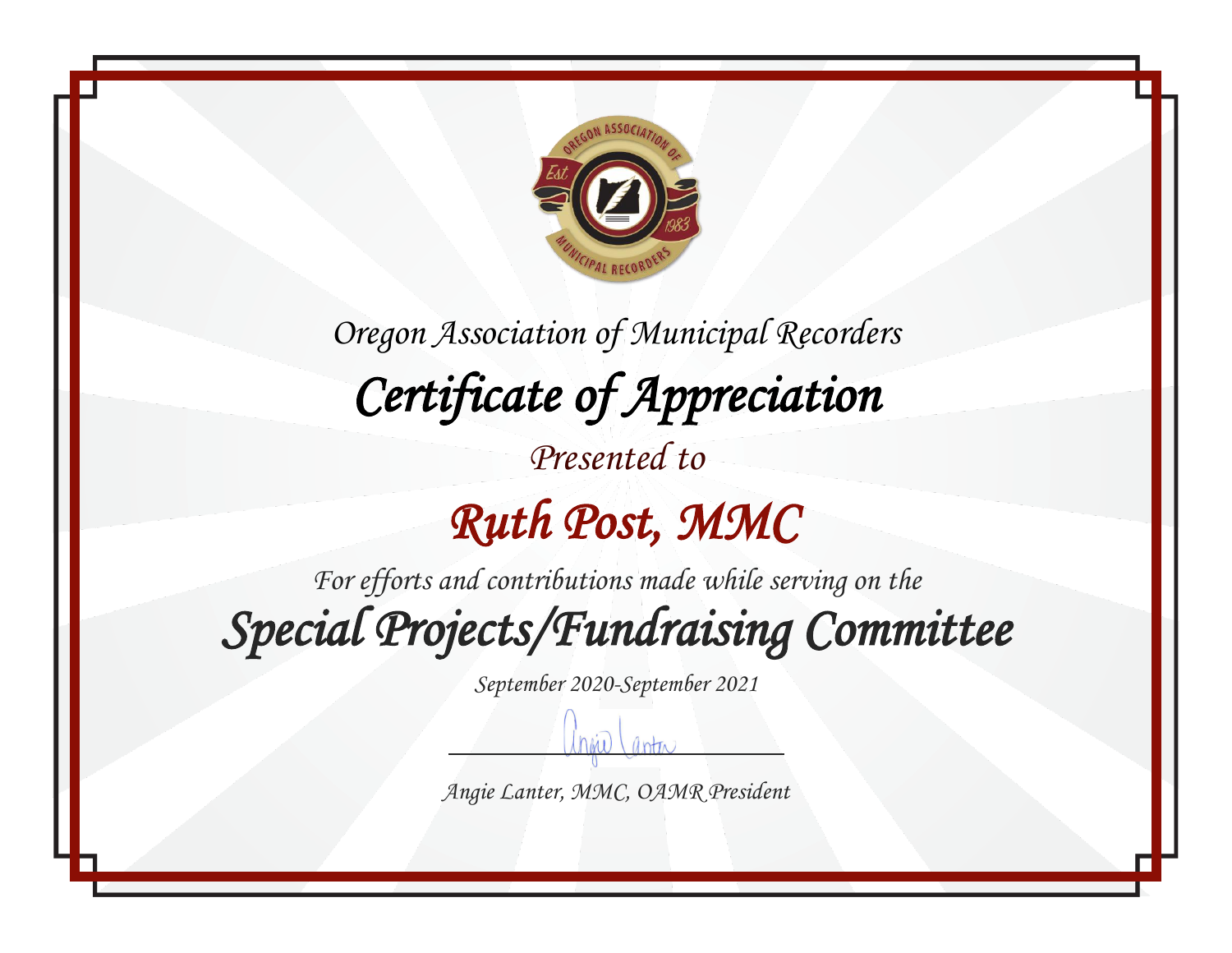

#### *Susan Reeves, MMC*

*For efforts and contributions made while serving on the Special Projects/Fundraising Committee* 

*September 2020-September 2021*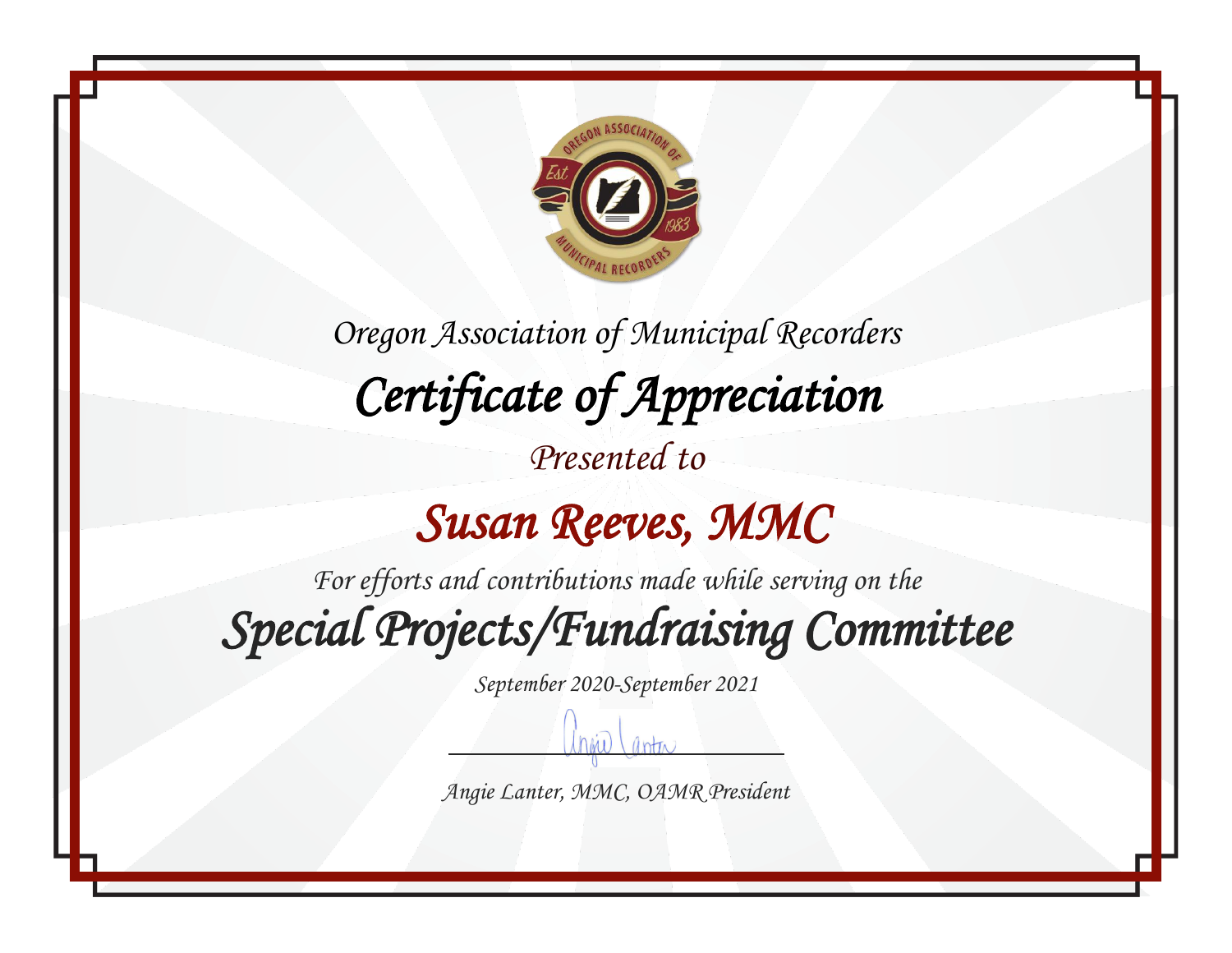

*Presented to*

#### *Amy Sowa, MMC*

*For efforts and contributions made while serving on the Special Projects/Fundraising Committee* 

*September 2020-September 2021*